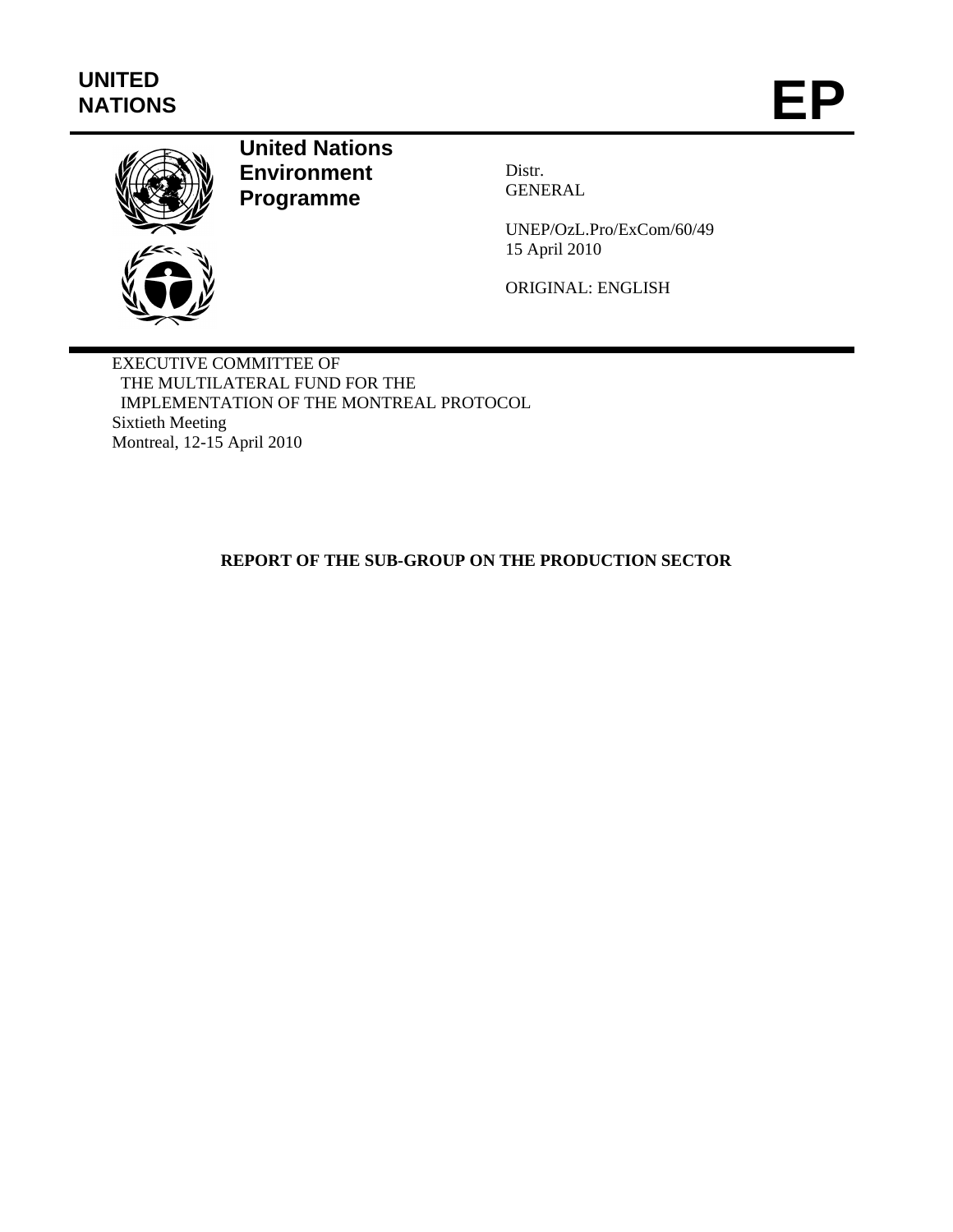1. The Production Sector Sub-group was re-constituted and convened at the  $60<sup>th</sup>$  Meeting of the Executive Committee. The Sub-group consisted of Canada, Colombia, Grenada, India, Switzerland, and the United States of America. Representatives from UNIDO and the World Bank were also present as observers. Mr. Philippe Chemouny was the convenor.

#### **Agenda item 1: Adoption of Agenda**

2. The Sub-group considered the draft agenda proposed by the Secretariat and agreed to add organization of work to the agenda. A copy of the agenda is found in Annex I.

#### **Agenda item 2: CFC production agreements with China and India**

3. The Secretariat presented the paper on the terms and conditions under which the existing and associated accelerated phase-out agreements might be modified. He noted that the production sector agreements could be modified by decision of the Executive Committee and the modifications are needed due to footnotes addressing exports. He also mentioned that the terms and conditions were based on the discussions at the last meeting of the Sub-group held in the margins of the 59th Meeting of the Executive Committee.

4. Some members felt that there was a need for detailed record keeping on the production of CFCs to meet authorized essential use exemptions of non-producing countries as part of any modification to the existing agreements. Several questions were raised during the Sub-group Meeting addressing the information requirements in non-Article 5 countries, how countries might have obtained stockpiles that are no longer needed, reasons why the Executive Committee had to modify the agreements and the possible consequences of production without modifying the agreements.

5. One member proposed a list of information needs to be included in verification reports. He clarified that this information would be provided in verification reports after the production had occurred and no advance approval of the Executive Committee was expected.

#### **Agenda item 3: Presentation of the report on possible modifications to the terms of reference for the technical audit adopted at the 32nd Meeting, as appropriate, to meet the audit needs of the production of HCFCs**

6. The Secretariat presented a report on possible modifications to the terms of reference for the HCFC production sector. He noted that the document was based on the technical audit adopted at the 32nd Meeting and was modified on the basis of advice from technical experts from a non-Article 5 country and an Article 5 country and that it identified how the existing audit was modified and Annex I of the document provided a suggested terms of reference for adoption by the Executive Committee.

7. Two items were suggested to be added to the terms of reference with respect to assessments for upstream industries with respect to VDC (vinylidene chloride), methane chloride, and HCFC-141b and the feasibility of converting downstream industries to enable PTFE production with existing technology. Members discussed how this information would enable a decision on incremental costs and the time that such assessments might require, but did not include these items in the terms of reference after one member indicated that the auditors should discuss these matters with upstream and downstream industries.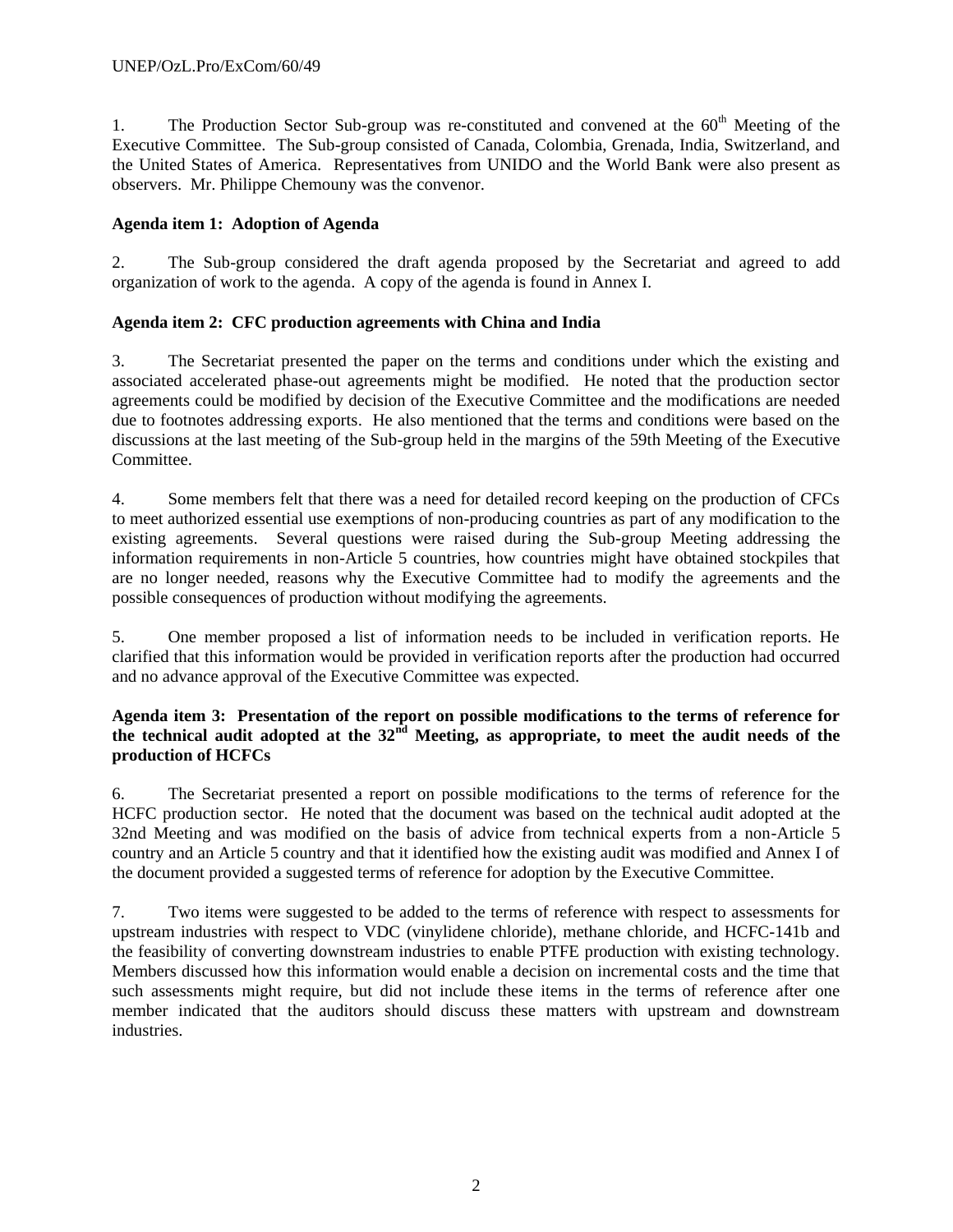#### **Agenda item 4: Work to-date on remaining elements of a final decision with respect to the HCFC production sector**

8. The Sub-group was unable to address this matter due to time constraints and agreed to continue its discussion on this matter at its next meeting in the margins of the 61st Meeting of the Executive Committee.

#### **Recommendations**

9. In light of the discussion above, the Production Sector Sub-group recommends that the Executive Committee considers:

- (a) Noting the paper on Terms and Conditions under which the existing CFC production agreements with China and India and associated accelerated phase-out agreements might be modified as contained in UNEP/OzL.Pro/ExCom/60/SGP/2 and report on possible modifications to the terms of reference for the technical audit adopted at the  $32<sup>nd</sup>$ Meeting, as appropriate, to meet the audit needs of the production of HCFCs contained in UNEP/OzL.Pro/ExCom/60/SGP/3 presented to the Sub-group on the production sector;
- (b ) Modifying the production sector agreements for China and India by allowing the production for export of pharmaceutical-grade CFCs for 2010 with an annual review, for purposes of meeting essential use requirements of other countries provided that exporting countries have reporting and verification systems in place and that the reporting and verification systems collect and report on the following information:
	- (i) Documents from MDI manufacturers ordering pharmaceutical-grade CFCs;
	- (ii) Approvals from importing country governments for purchasing essential use pharmaceutical-grade CFCs;
	- (iii) Approvals from governments of producing countries that order received and essential production authorized;
	- (iv) Raw materials consumed for production run;
	- (v) Amount of pharmaceutical-grade CFC produced;
	- (vi) Amount of non-pharmaceutical-grade CFC produced;
	- (vii) Documentation (transport, storage, disposal) that the amount of nonpharmaceutical CFC is destroyed;
	- (viii) Export documentation from producers;
	- (ix) Invoice from MDI manufacturers; and
	- (x) Audit report verifying all the above.
- (c) Requesting the World Bank, as the implementing agency for the CFC production phase-out plans for China and India, to provide its services to carry out the verification/audit and submit its reports to the Executive Committee on behalf of China and India with the understanding that:
	- (i) The World Bank verifies that the producer has access to destroy the excess CFC produced using a destruction technique approved by Parties;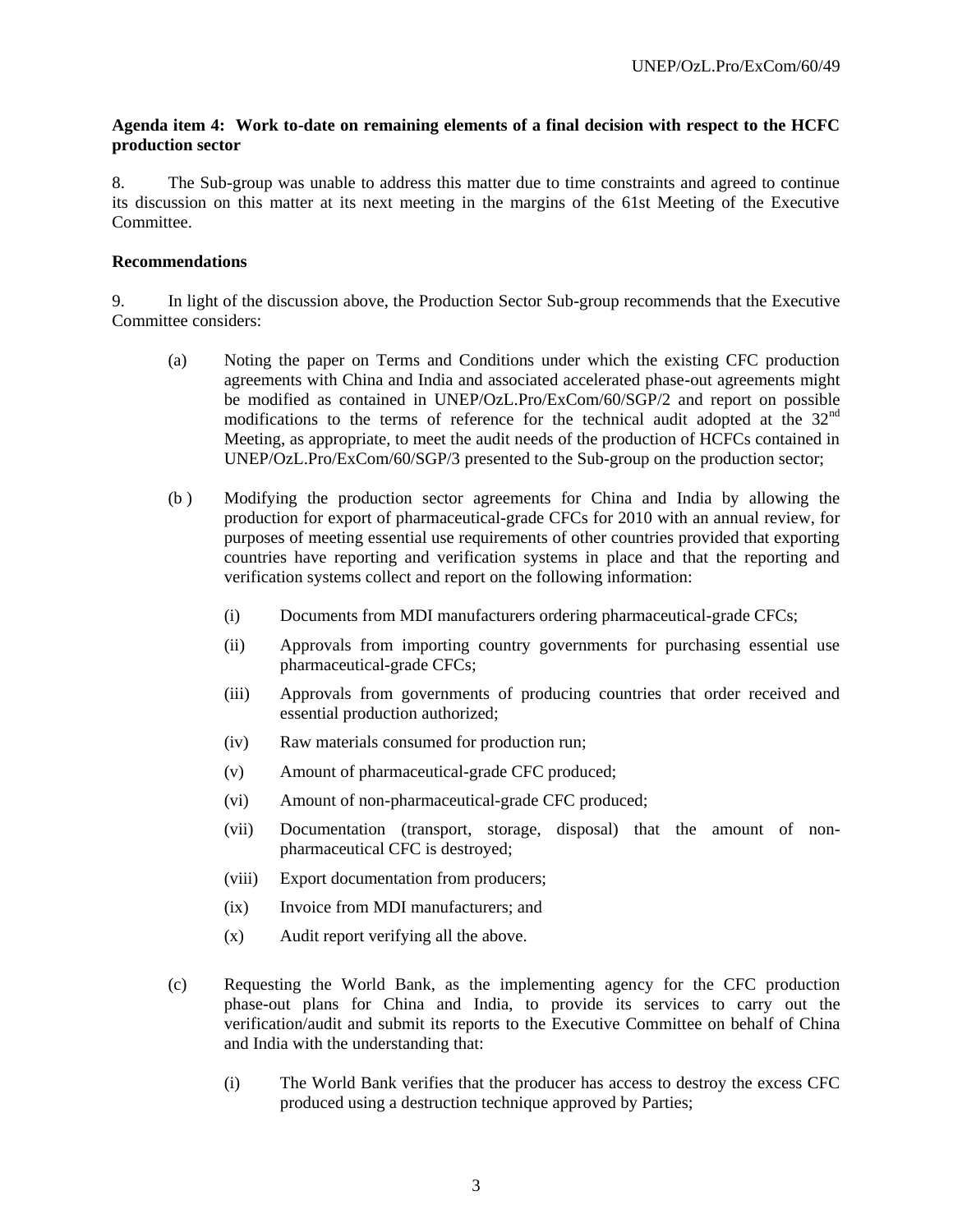- (ii) The cost of verification will be approved in advance of the audit by the Executive Committee;
- (d) Deciding:
	- (i) That the Fund Secretariat on behalf of the Executive Committee would seek confirmation from the importing country of the actual imported quantities by importing countries;
	- (ii) That the producing country agrees to limit the production of non-pharmaceutical specification grade CFC to the extent possible and pay for the destruction of it;
	- (iii) That the Executive Committee would consider application of the penalty clause to any CFC production determined as being excessive by the verification reports; and
- (e) Adopting the terms of reference for the HCFC production sector audit as attached in Annex II.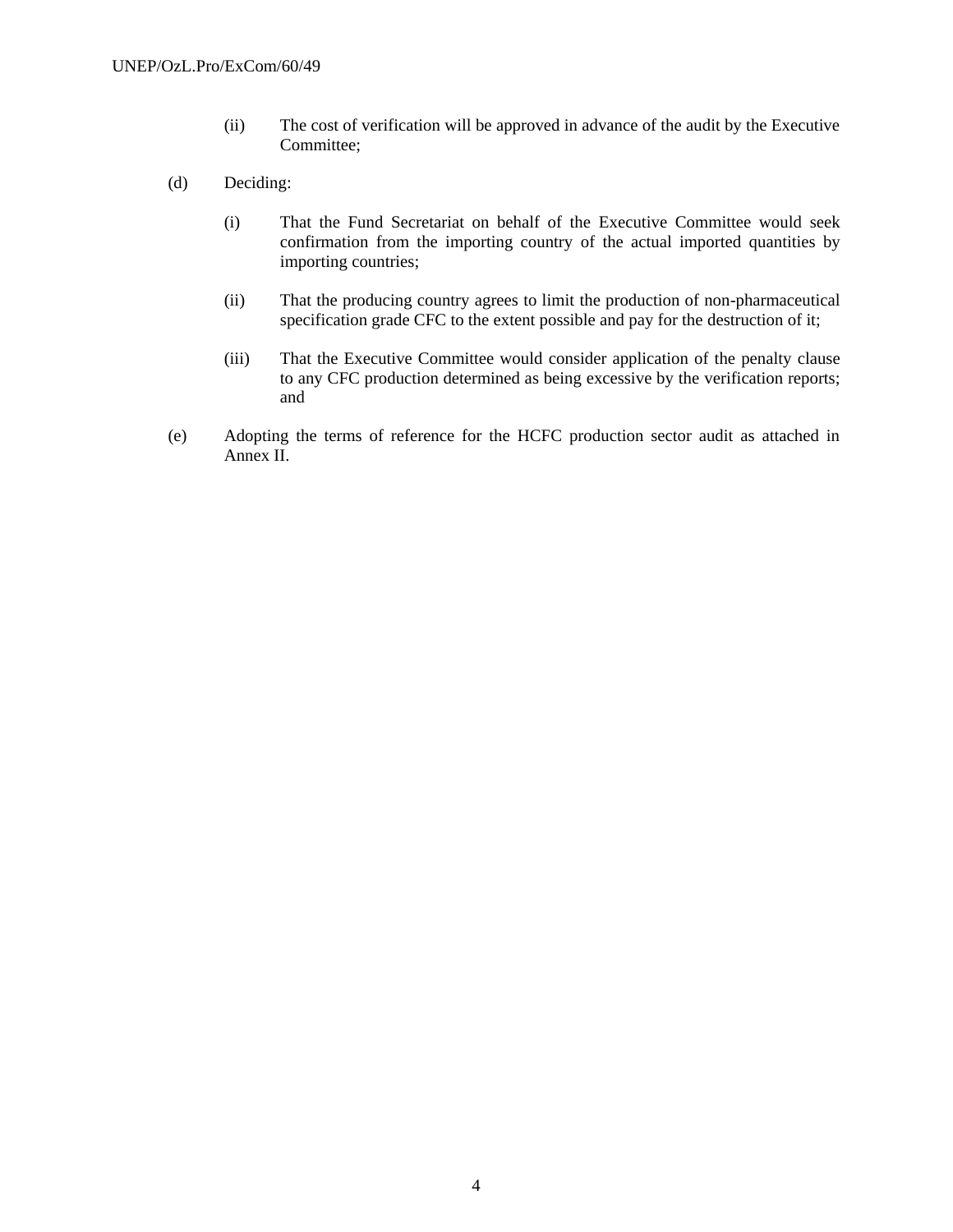#### **Annex I**

#### **AGENDA**

- 1. Adoption of the agenda and organization of work.
- 2. CFC production agreements with China and India:
	- (a) Presentation by the Secretariat of the paper on the terms and conditions under which the existing and associated accelerated phase-out agreements might be modified;
	- (b) Review of CFC production sector agreements of China and India per decision XXI/4, paragraph 6.
- 3. Presentation of the report on possible modifications to the terms of reference for the technical audit adopted at the  $32<sup>nd</sup>$  Meeting, as appropriate, to meet the audit needs of the production of HCFCs.
- 4. Work to-date on remaining elements of a final decision with respect to the HCFC production sector:
	- (a) Presentation by the Secretariat of the paper on the work to-date on a final decision;
	- (b) Consideration of a final decision on HCFC production sector guidelines.
- 5. Adoption of the report.
- 6. Closure.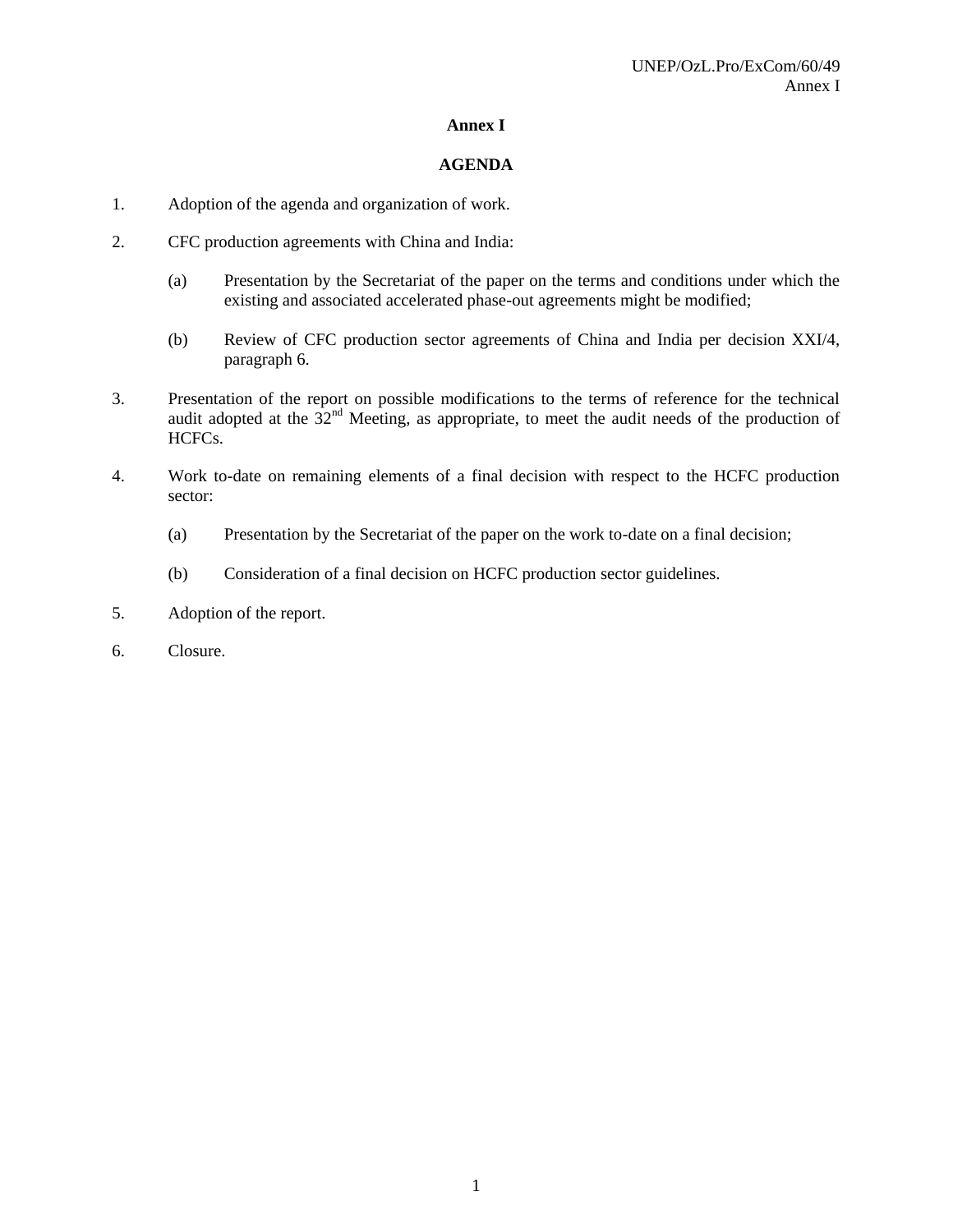#### **Annex II**

#### **TERMS OF REFERENCE (TOR) FOR THE TECHNICAL AUDIT OF HCFC PRODUCTION IN ARTICLE 5 COUNTRIES**

#### **Background**

1. The Montreal Protocol on Substances that Deplete the Ozone Layer and its Montreal Amendment advanced the phase-out schedule of HCFCs in 2007 by its signatory countries, although a distinction has been made in the schedule between developed and developing countries. The developing countries (the Article 5 countries in the language of the Protocol) are required to freeze the production and consumptions of such chemicals in 2013 at the average level, between 2009 and 2010. They are subsequently required to reduce the levels of production and consumption in a number of phases until complete phase-out has been achieved in 2040. The Multilateral Fund for the Implementation of the Montreal Protocol was established in 1991 as part of the London Amendment to assist Article 5 countries in complying with the control schedule of the Montreal Protocol. Up until 2009, the Fund has successfully assisted over 140 countries in phasing out the production and consumption of CFCs, halons, the controlled use and production of CTC and methyl bromide and other ozone depleting substances in accordance with the control schedule of the Montreal Protocol. The assistance of the Fund is primarily to cover the incremental costs associated with the transition from employing ozone-depleting to ozone-friendly technologies.

2. Funding of the phase-out of the production of ODS has been done through first, independently auditing the ODS production sector of the concerned country. These audits examine the relevant national and sectoral policies; collect data on ODS-producing plants with respect to their technological sophistication, status quo, designed and actual used capacity, production history, cost of production, and other relevant data. The purpose of the audit is to establish a factual basis for the Executive Committee (the management body of the Multilateral Fund) to consider the funding requests proposed by the respective Article 5 countries. For ensuring consistency of conducting such audits across countries, the Executive Committee adopted the terms of reference for technical audits in 1995 as a general guide to auditing ODS production. These terms of reference were subsequently amended and further developed as necessary to accommodate the specific needs associated with auditing the production of different ODS.

3. The terms of reference contained in this document are designed for auditing of the production of HCFCs, which include HCFC-141b, HCFC-142b, HCFC-123, and HCFC-22 or any applicable HCFC. While the TOR requires the auditing to follow the procedure and cover the ground that are standard to the auditing of the production of other ODS, there are several issues that are specific to the HCFC production. Among these are the impact of the clean development mechanism (CDM) on the HCFC-22 production and the impact of the phase-out of HCFC-22 production on the down-stream industries (such as the production of TFE/PTFE). TFE, the direct reaction product of HCFC-22, is not just used to make PTFE polymer, but also has been used to make HFC-125 which is one component for making R410a, a blend for making an air conditioning agent.

4. With regard to the CDM impact, one key question is whether the CDM credits awarded for reducing HFC-23 emission (a gas controlled by the Kyoto Protocol) provide a perverse incentive to produce HCFC-22, since HFC-23 is a by-product of HCFC-22 production. If it could be established that the high HCFC-22 production was not driven either by the demand for feedstock for TFE/PTFE or refrigeration purposes, it might be due to the financial reward of the CDM credits. A technical audit might provide some insight into this issue. It is expected that to clearly understand the workings of the CDM the audit would collect national and individual plant data from the field, place them in the global context for a supply and demand analysis, and assess the impact of the CDM on an individual company, as well as on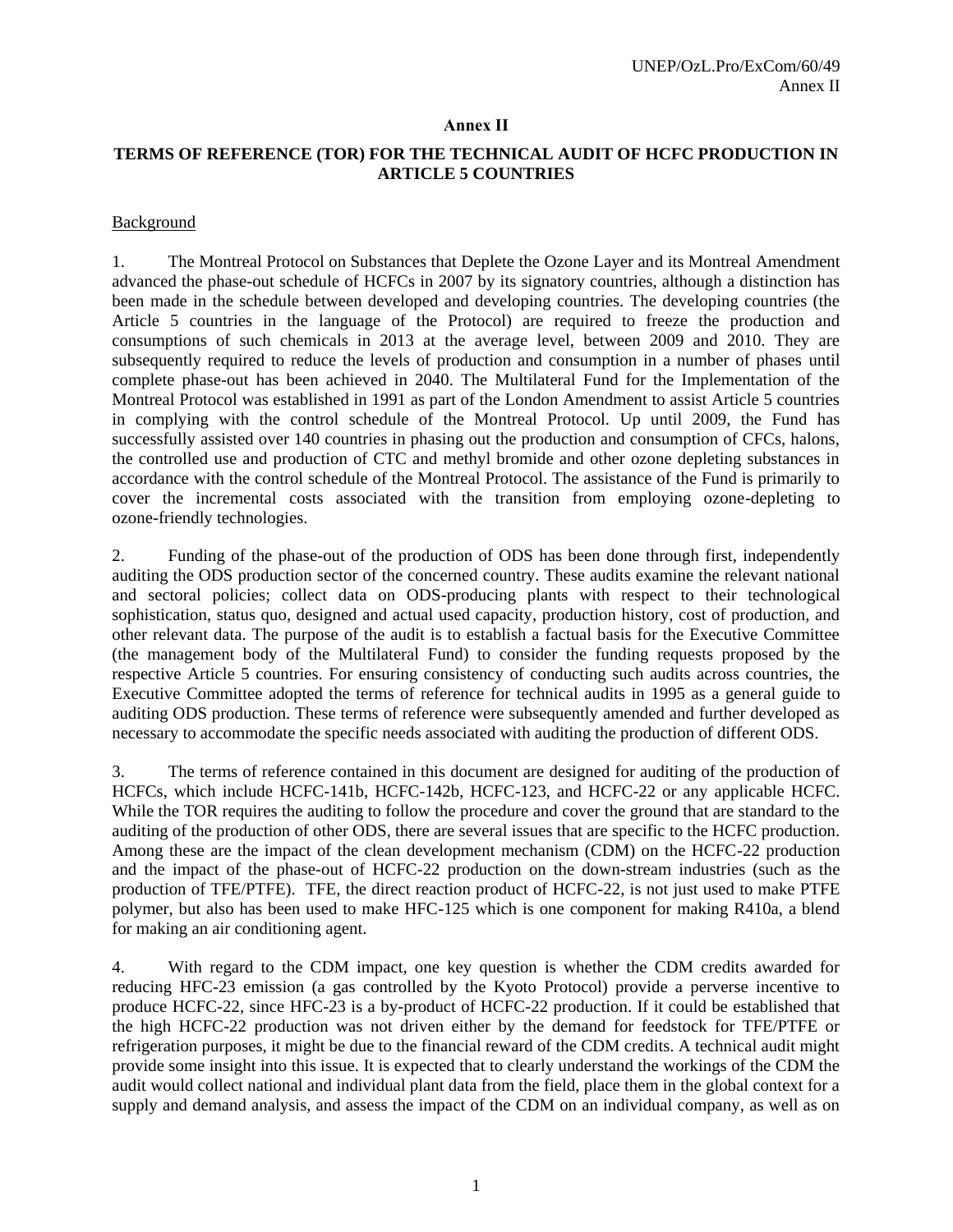national and global situations.

5. With respect to the impact of phasing out HCFC production on downstream industries, the key is the extent to which HCFC-22 production could be absorbed as feedstock for PTFE production, regardless of its final use. Converting HCFC-22 from its use as a refrigerant (a controlled use under the Montreal Protocol) to being used as feedstock (a non-controlled application) would result in a win-win situation. Plants could continue to produce, but with no adverse impact on the environment, since HCFC-22 is completely transformed in the process of being used as feedstock. It is also possible that some plants could be converted from HCFC-22 production (using chloroform) to HFC-32 production (using methylene chloride). Since there is no plant closure, there might only be a need for compensation for the cost of conversion and no need for compensation for plant closure by the Multilateral Fund (MLF).

6. However, there are difficulties associated with achieving this win-win situation. These difficulties relate to segments of the TFE markets, demand from the various global market segments, and availability of technology for PTFE production. These challenges should be examined carefully to determine to what extent they are real, and whether they prevent switching HCFC-22 production completely to feedstock production. It is also important to know whether these difficulties can be overcome and, if so, at what cost.

7. While these are policy-related and macro-level issues, questions and leads are included in the TOR to guide the consultants implementing the audit to collect the relevant data and provide the analysis. It is hoped that they will provide useful input to the Executive Committee to encourage a thorough discussion of these issues.

#### **Objective of the technical audit**

8. The objective of the technical audit is to provide a factual basis for:

- (a) Preparing and finalizing the sector plan by a producing country for phasing out the production of HCFCs in the country; and
- (b) Enabling the Executive Committee's review and funding decisions with respect to the sector plan.

#### **Scope of the audit**

#### Overall Consideration

9. The results of the technical audit should provide a wide enough scope for considering various options for the elimination of HCFC production in a producing country, including the closure of production facilities, the production of ODS substitutes, conversion to feedstock production, and other possibilities.

#### Data Collection and Assessment

10. Where applicable, data should be collected over the past three to five years, except for HCFC plants with approved CDM projects, for which data for three years before and three years after the approval of the CDM projects should be collected. Specifically, the audit should cover:

#### *Capacity*

(a) Assess the ability to produce HCFCs under sustainable conditions for a full year and the potential capacity of individual plants, and total country production capacity. Where levels of actual production are significantly lower than capacity, explanations are needed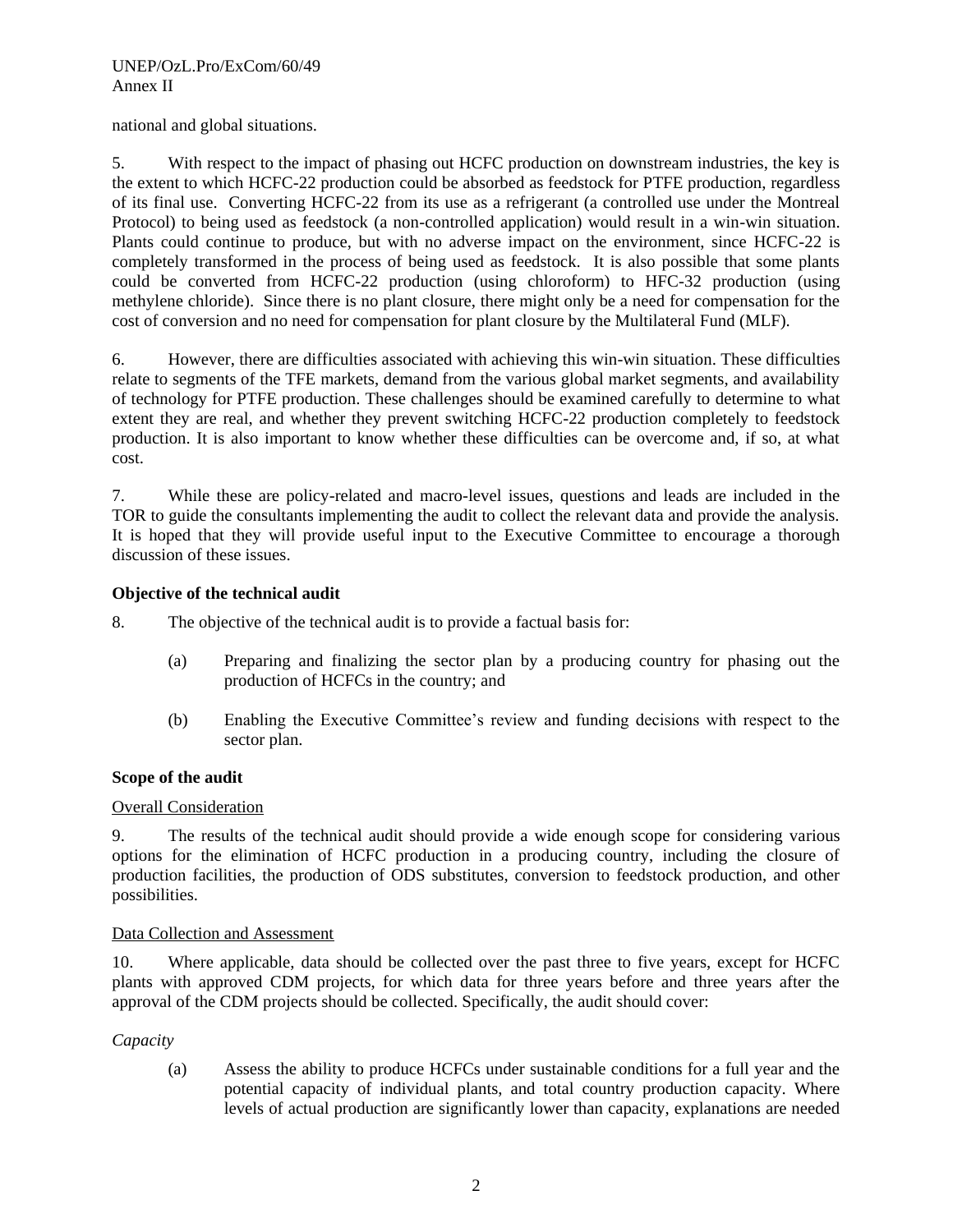(for example, lack of demand, power or feedstock shortages, maintenance, technical failure to operate at full capacity);

- (b) Assess the potential for conversion of individual sites to non-ODS production. For CFC/HCFC-22 swing plants, actual production levels should be stated, along with the capacity of each plant, if operated: a) for CFC-11 and CFC-12 only, and b) for HCFC-22 only (subject to further analysis and verification, including detailed process calculations if necessary. Data should be collected for such analysis and rule out sites for expansion, conversion and/or revamp based on factors such as space limitation or limited access to raw materials);
- (c) Assess the impact of the credits from the CDM on HCFC-22 production by establishing data on:
	- Time (month/year) of approval of the CDM project;
	- Level of HFC-23 produced per year for the past 3 years, where applicable;
	- Individual plant and national HCFC-22 production history, based on site production and storage records and from plant and national sales records, including imports/exports;
	- Sales data, including volume, and unit prices of products, taxes and subsidies, and profit margin of sales; and
- (d) Assess site and national availability and cost of raw materials (such as size and location of plants).

#### *Production history and profitability*

- (e) Assess individual plant and national production history based on site production and storage records and from plant and national sales records, including imports/exports;
- (f) Establish site-specific economics of production data, including volume and unit costs of raw materials, energy and utilities, by-product credits, maintenance costs, transportation costs, distribution costs, operating labour (number of workers and applicable labour law), plant overhead, taxes and insurance, depreciation, and general and administrative costs; and
- (g) Establish sales data, including volume and unit prices of products, taxes and subsidies, profit margin of sales.

#### *Assessing HCFC production for controlled and feedstock applications*

- (h) Collect data over the past five years on the distribution of HCFC sales for controlled use and feedstock use;
- (i) Collect data over the past five years on the imports and exports of HCFC for controlled use and feedstock use;
- (j) Assess the potential of each plant producing HCFC entirely for feedstock application;
- (k) Identify the hurdles that prevent a plant from producing entirely for feedstock; and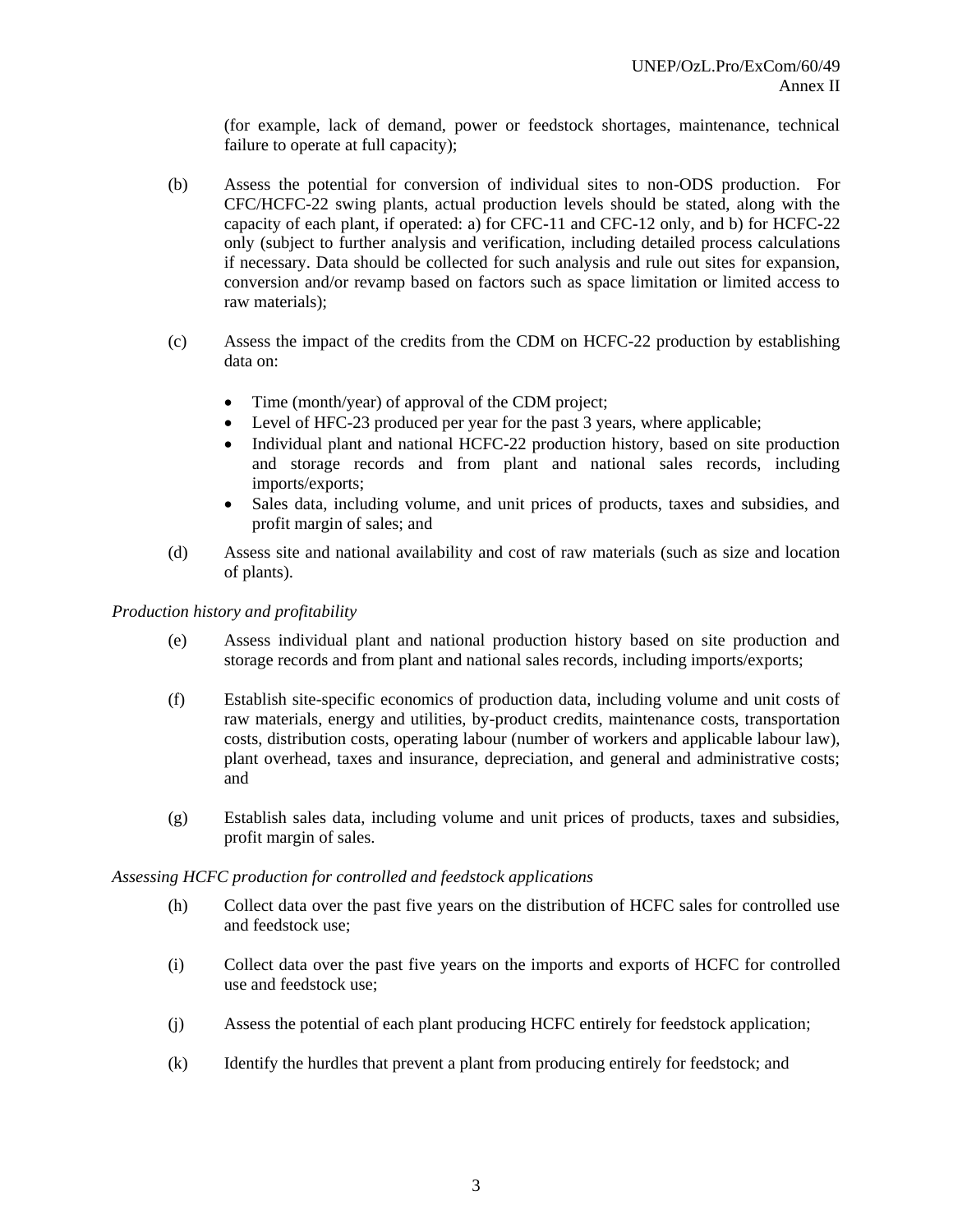#### UNEP/OzL.Pro/ExCom/60/49 Annex II

(l) Assess options for overcoming such hurdles and the cost scenarios for the different options.

#### *Assessing HCFC-141b and HCFC-142b*

11. Whilst HCFC-141b is used entirely as an emissive foam blowing agent and to a more limited extent, as a solvent, HCFC-141b is also used, besides its vital XPS foam use, to make the important fluoropolymers, polyvinylidene fluoride PVDF, and fluroeslatomer. HCFC-142b can be made deliberately from HFC152a. Key questions to assess HCFC-141b and HCFC-142b include:

- (a) Do you make HCFC-141b, HCFC-142b, HFC-143a? In what capacity, since when, by what technology (feedstock)?
- (b) What level of product is exported, and what level is used domestically from 2005 to the present year?
- (c) What are the applications by volume by year?
- (d) Can you convert your plant to HCFC-142b, and/or do you already make HCFC-142b as a co-product?
- (e) In this case can you completely eliminate HCFC-141b production but still make HCFC-142b?
- (f) Do you sell HCFC-142b to the PVDF sector? What amount? Can you manage your plant to the explicit volume demands on the PVDF sector?
- (g) If you make HCFC-142b deliberately from HFC152a, how much do you produce? What are the uses? How much is controlled (foam) versus non-controlled (feedstock)?
- (h) If you make HCFC-142b by this route, what is the impact on HFC152a production if you must abandon the controlled (XPS) uses of HCFC-142b?
- (i) Do you export HCFC-142b for intermediate/feedstock applications?

#### *Technology employed*

- (j) Establish the age and source of technology employed at individual plants (locally developed or imported), material of construction of main process vessels (such as the main hydrofluorination reactor);
- (k) Assess maintenance expenditures of individual plants;
- (l) Assess de-bottlenecking (most recent); and
- (m) Assess the residual life and residue value of each plant.

#### *Other relevant data*

- (n) Collect and assess data on cost of capital, inflation rate and other relevant national economic data;
- (o) Collect data on supply and demand for HCFCs and their substitutes;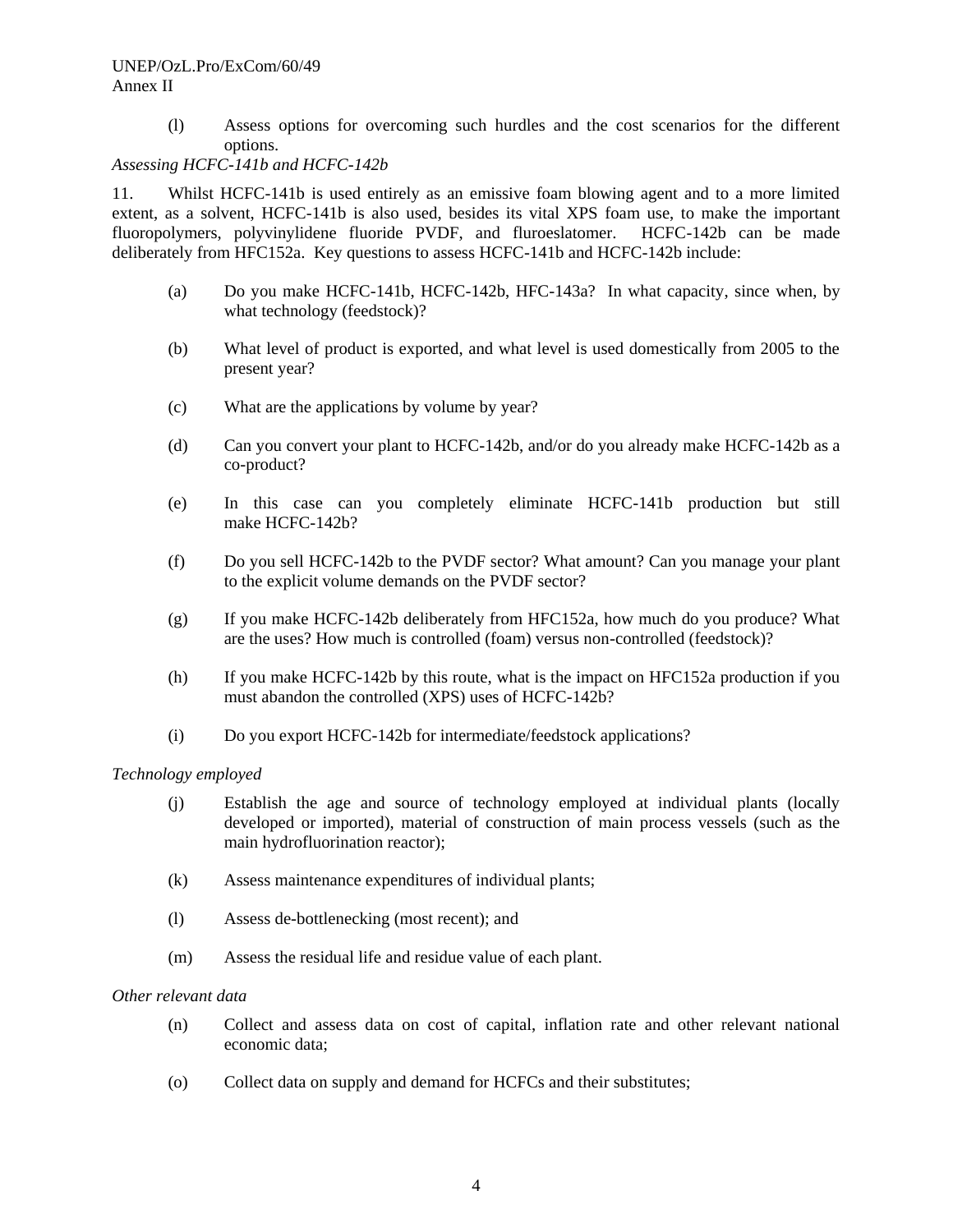- (p) Collect data on national production of HF and other raw materials necessary for the production of HCFC substitutes; and
- (q) Assess the status and availability of national technology for HCFC substitutes, together with their estimated production costs and possible scale of production over the next five years.

#### Data analysis

12. Data collected from the desk review and the field visits will be sorted, interpreted and analyzed for likely sector strategies of phasing out the HCFC production in the country, including plant closures, ODS substitutes production, and other possibilities. Under plant closures, the data should be organized in order to facilitate the identification of parameters such as, the baseline production level and the actual capacity of the plant, maximum and residual life of the plant, unit prices of HCFCs, profit margin of sales, and relevant national economic parameters. Under ODS substitute production, data should be presented to clearly indicate the supply and demand for the substitutes, technological readiness and estimate of conversion costs for applicable sites, and the economic feasibility and achievable capacities.

13. Data should be made available in a spreadsheet format suitable to allow manipulations to test the sensitivities of certain parameters.

#### **Responsibilities of the audit team**

14. The audit team should be responsible to the Chief Officer of the Multilateral Fund Secretariat and accomplish the following tasks:

- (a) Prepare a detailed work plan covering the entire audit exercise, including the methodology for assessing the impact of the CDM on HCFC production;
- (b) Screen the preliminary data from the production sector and other relevant data submitted by the country concerned, identify the gaps in those data, and design a questionnaire for collecting supplementary data, to be dispatched to plants in the country concerned before a field visit;
- (c) Based on the preliminary data from the country and the location of the plants, propose a field visit schedule, which should include a representative sampling of the plants in the country in terms of size, technology sophistication, capacity covered, and sound economics;
- (d) Implement the field visit schedule with local support from the national focal point designated by the host country;
- (e) Prepare the draft audit report, with analysis and interpretation of the data collected from the field visit; and
- (f) Based on comments on the draft report, prepare the final draft report to the Executive Committee.